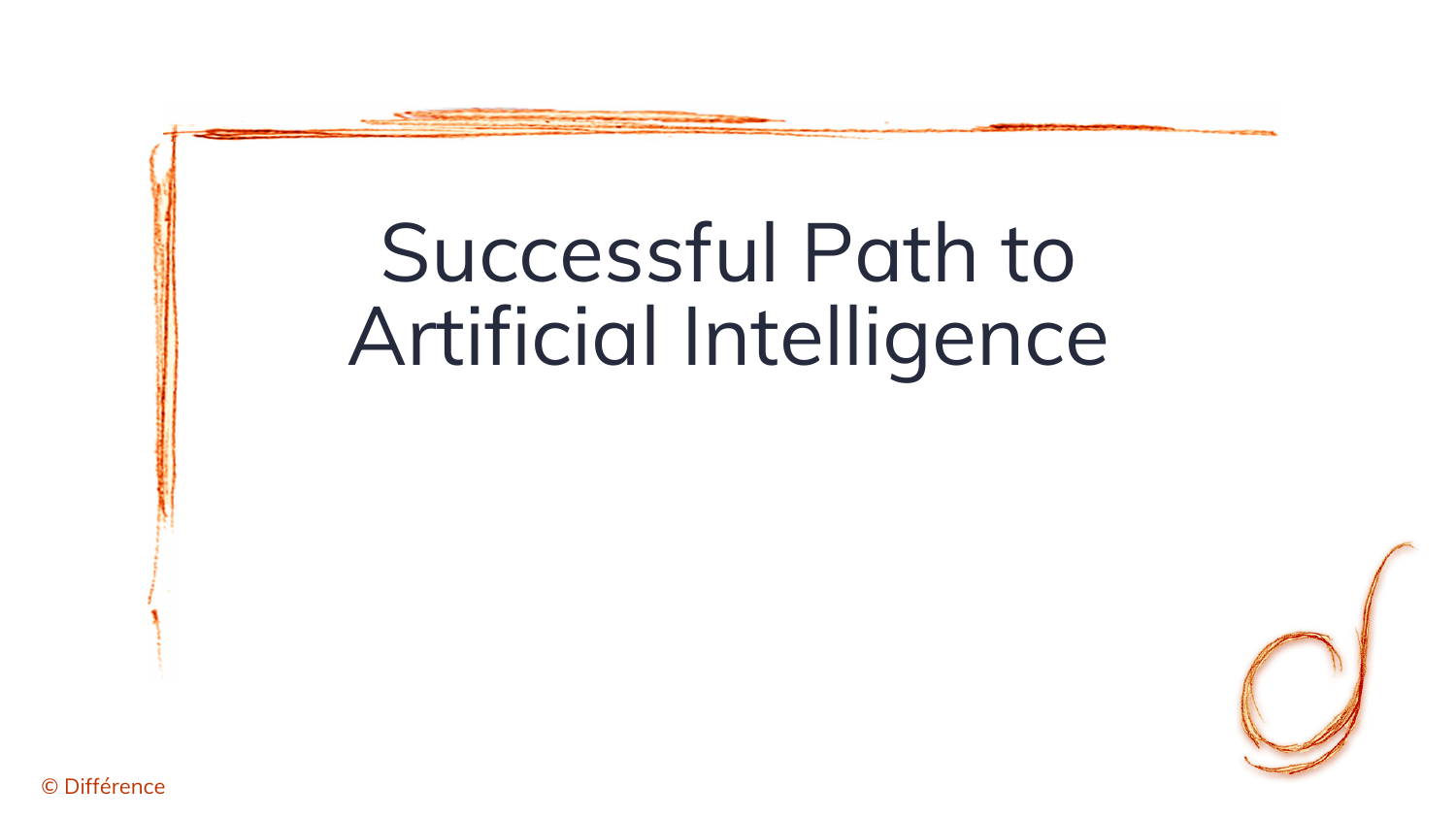# Common terms explained

| <b>Artificial</b><br>intelligence | Any technique enabling computers to "decide by themselves" and to mimic<br>human intelligence. Data science, simulation, optimization, etc.            |
|-----------------------------------|--------------------------------------------------------------------------------------------------------------------------------------------------------|
| Data science                      | Using modern computer capabilities and algorithms to apply manage, clean,<br>analyze, model and predict using data; extension of traditional statistic |
| <b>Machine learning</b>           | Subset of data science tools aiming at automatically discovering features and<br>predicting from data                                                  |
| <b>Deep learning</b>              | Specialized machine learning technique (neural networks with "lots" of layers<br>= deep); natural language processing, image recognition               |
| <b>Data engineering</b>           | Set of techniques making possible to capture, retrieve, store in warehouses<br>and extract data                                                        |
| Internet-of-<br>things            | Interconnections between data generators, warehouses, analyzers and users;<br>all the above would be boring without it                                 |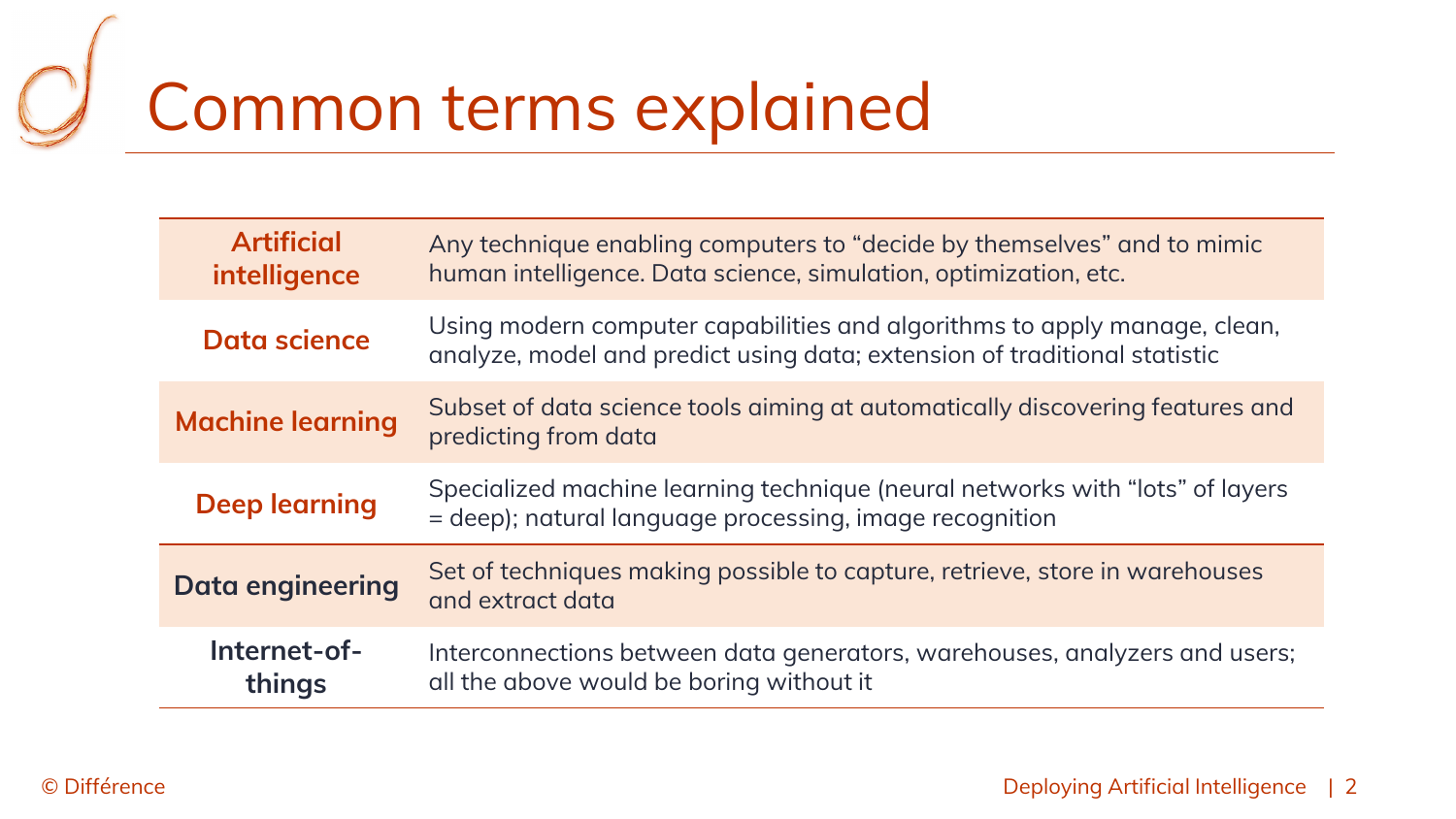## From mysticism to productivity

 $\equiv$  Technology hype cycle (from Gartner)



Hmmm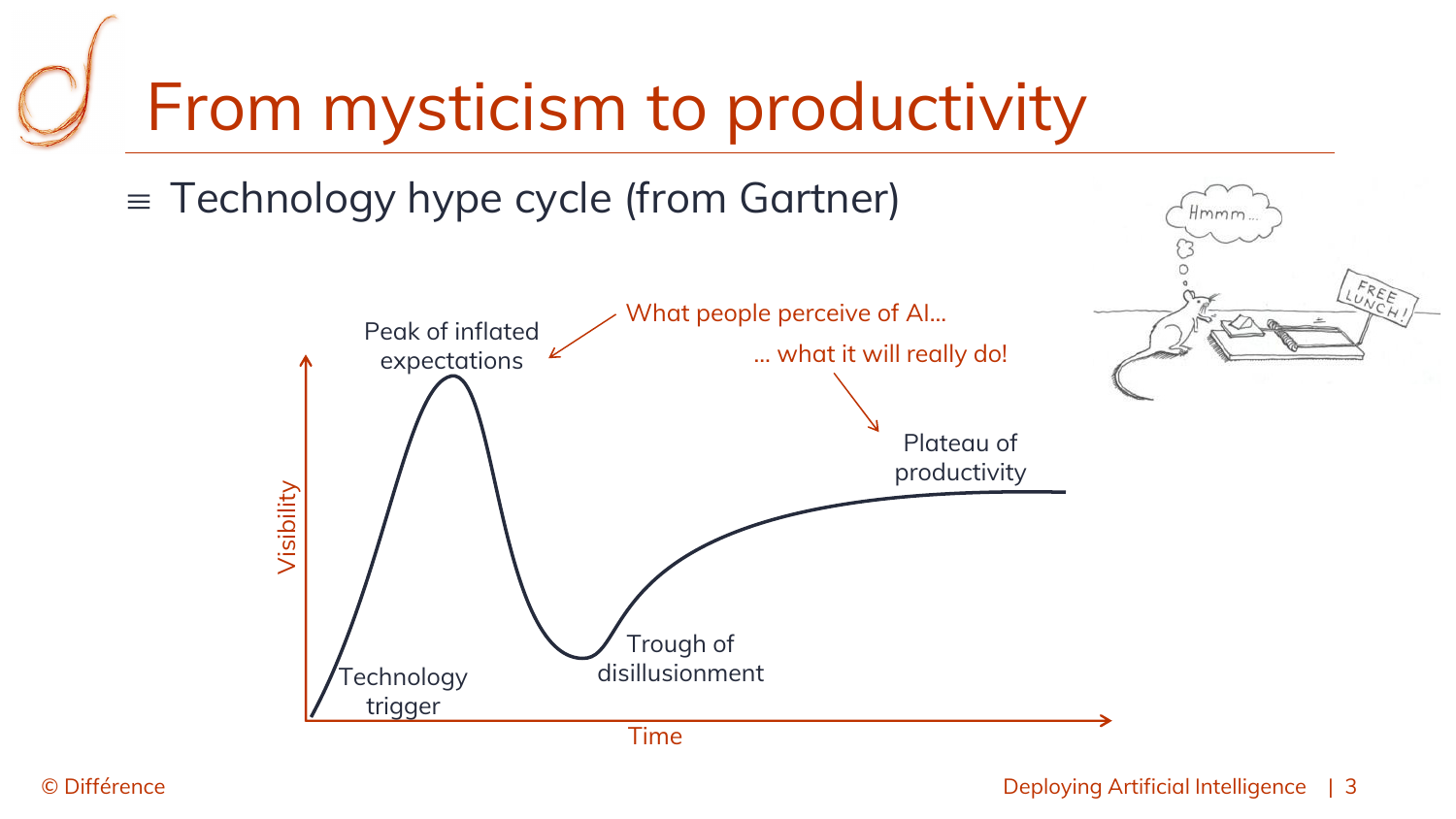## Reality check before starting!

 $\equiv$ Before deploying complex things:

- $\blacktriangleright$ Do we have the right data vs expected information?
- ▶ Do we have the accurate data?
- $\blacktriangleright$  What is the appropriate data volume to consider?
- $\blacktriangleright$  How will data "flow" from generators to final display?
- $\blacktriangleright$  Is the pipeline there or will humans be the pipeline?
- $\blacktriangleright$ Do we have subject matter experts to ensure the success?
- $\blacktriangleright$ Just ask: why do we want AI, ML, DS, etc.? What is the need for it?

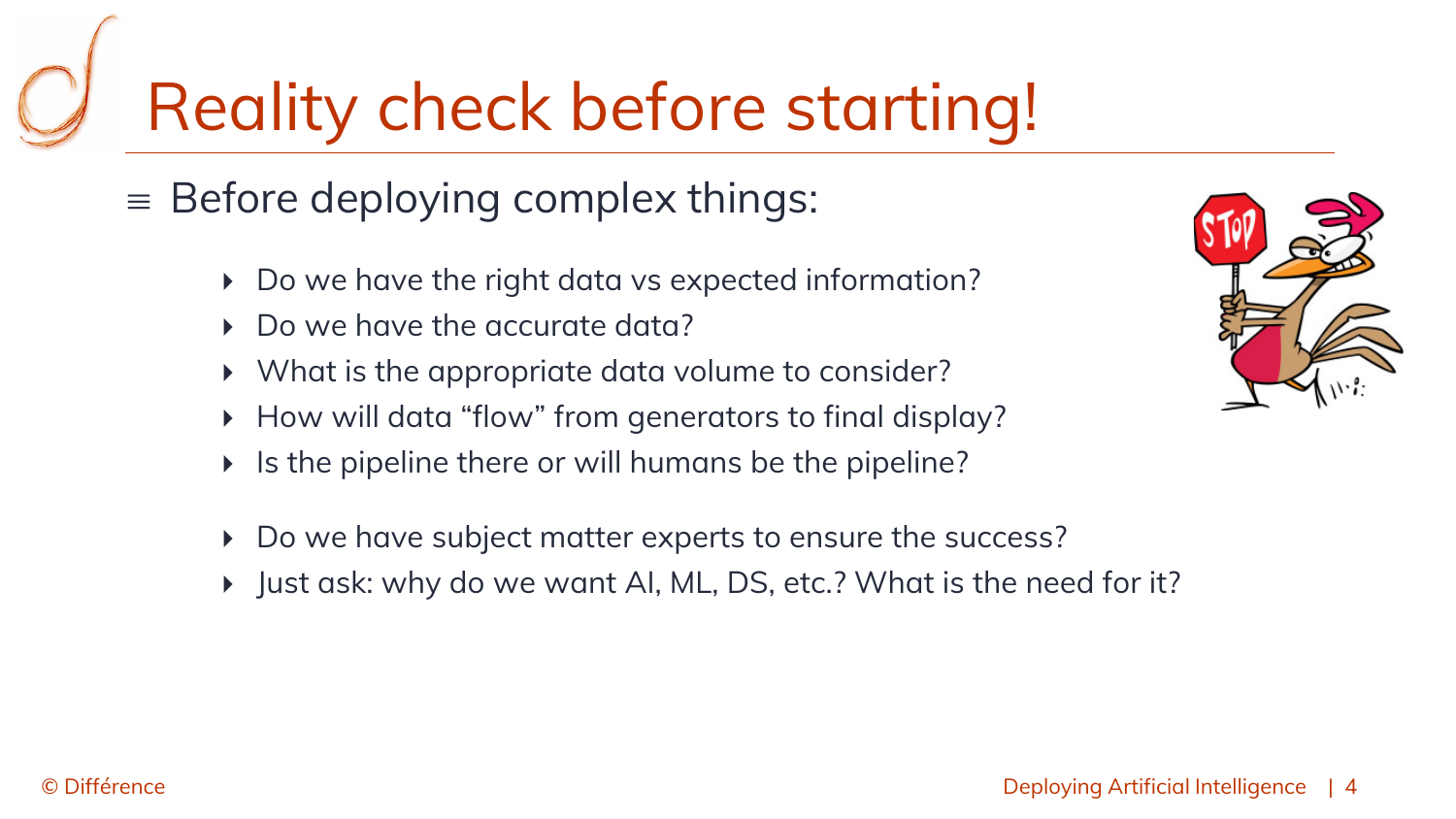## First-things-first roadmap to AI



#### **Current state assessment**

- $\sigma$  How does it work today?
- $\rm_\sigma$  What is the performance?
- $\sigma$  What data is available?
- $\sigma$  What data is missing?
- $\sigma$  What is the future state?

**Process mapping Exploratory data analysis Gage R&R and process capability Performance metrics deploymentDesign functional specifications**



### **Computerized scenario evaluation**

- $\rm\sigma$  Forecast what, where and when
- $\scriptstyle\sigma$  Dig performance data from DB
- $\rm \sigma$  Extrapolate from orders & status
- <mark>σ</mark> Predict future system status
- $\overline{\mathtt{c}}$  Assess predictions uncertainty

**Statistical programming Datamining and algorithmsMachine learning Forecasting techniquesMonte Carlo simulation**



### **Analytics**

### **Integrated advisory systems**

- $\overline{\mathtt{c}}$  Repeated scenario evaluations
- $\overline{\mathtt{c}}$  Automated "what if" processors
- $\sigma$  Reduce resources idle time
- $\scriptstyle\sigma$  Reduce delivery times
- $\rm\sigma$  Recommend lowest cost solution

**Discrete event simulation Knowledge-based heuristics Production planning and schedulingOptimization under constraints**

**People-driven decision processData-driven decision toolsModel-driven intelligent systems**

#### © Différence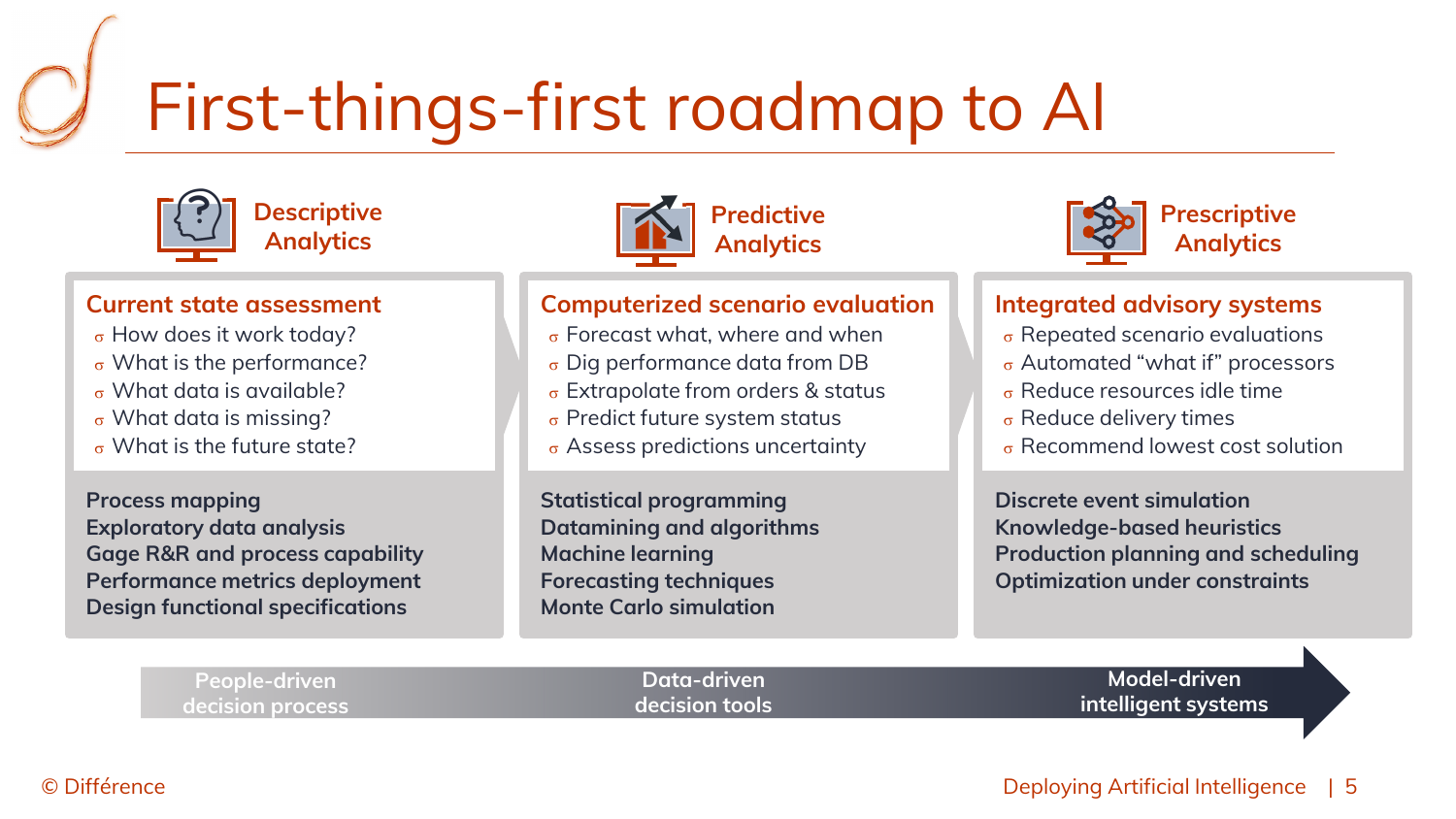## Key points of our approach

 $\equiv$  Sequential (iterative) transformation steps

• Avoid jumping from nothing to full-scale AI, this always fail



- Prevent from disruptive interventions that will break the system
- Define progressive changes, let people adapt to new systems

### $\epsilon =$  Ensure productivity and efficiency gains at all stages

- Promote auto-financing as much as possible
- Split project in targeted bite-size high ROI phases
- Put it place the proper KPIs to quantity benefits

### $\equiv$  Fully customized approach



- Generic solutions exist on the market, but generic clients do not exist!
- We adapt existing solutions in collaboration with the client